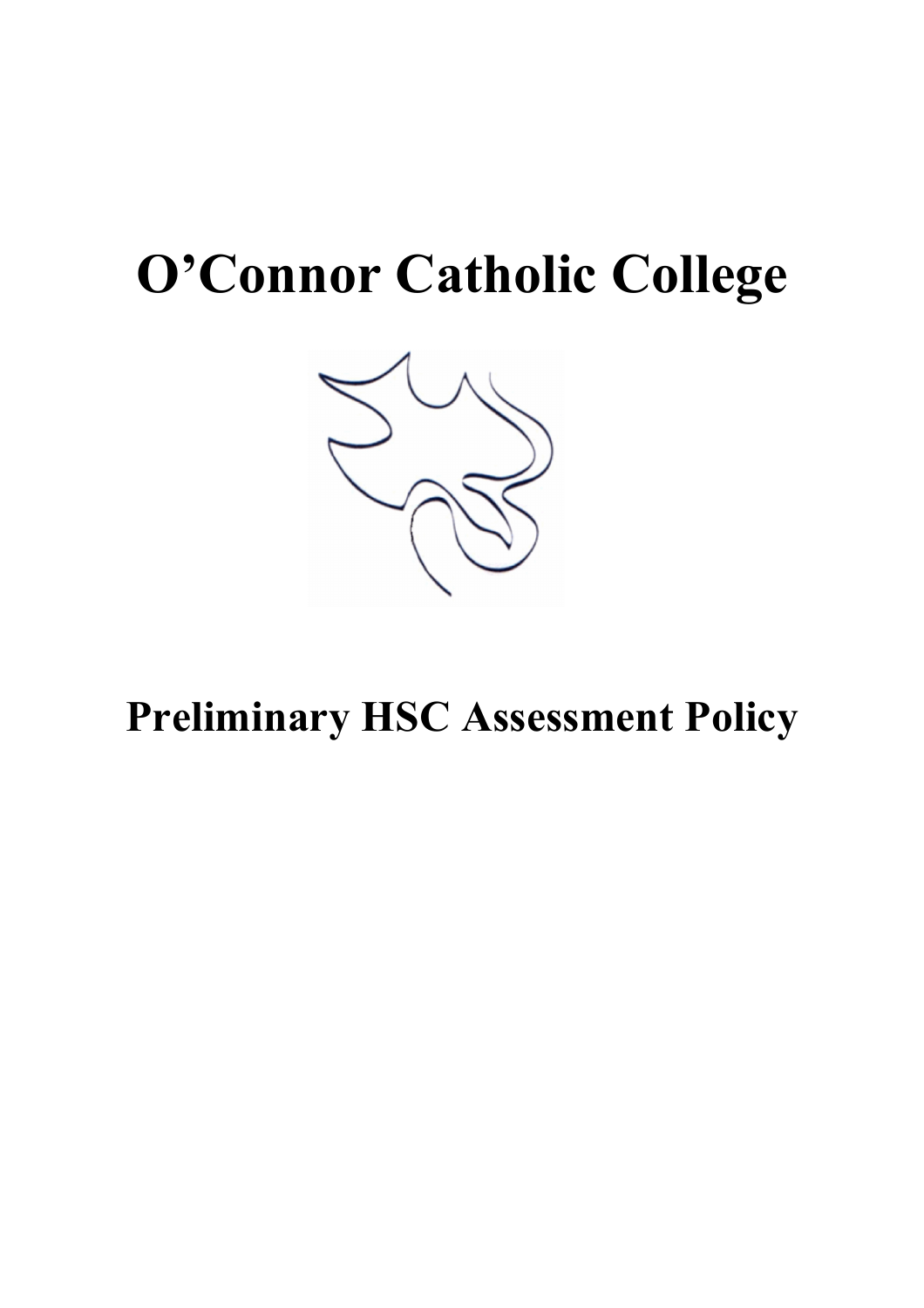# **PRELIMINARY ASSESSMENT POLICY AND PROCEDURE**

#### **Introduction**

Formal assessment is an integral part of the teaching and learning process. Information gathered and judgements made about students will assist their learning. The formal assessment structure will allow students to provide evidence toward satisfactory course completion. Preliminary assessment is managed internally by the school, but it will provide students with a model of mandatory HSC practices.

Satisfactory completion of the Preliminary course or its equivalent is a prerequisite for entry into an HSC course. (Exception: HSC Mathematics Extension 1)

For HSC examining purposes, **the Preliminary course** is regarded as assumed knowledge that has been covered by all candidates. Examination specifications ensure that the major focus of the examination will be on HSC course content.

**The HSC course** is defined in terms of course content (ie knowledge, skills and understanding outcomes) achievable following completion of the Preliminary course or its equivalent.

The Board's syllabuses and assessment and reporting documents provide information about the mandatory assessment system for the HSC courses and suggestions for assessment in Preliminary courses. The suggestions include a possible set of components, weightings and tasks that may be varied to suit school needs. At O'Connor each department and subject teacher will develop an assessment schedule with appropriate weightings.

In setting assessment tasks, teachers will give careful consideration to the syllabus objectives and outcomes being assessed. By measuring student achievement of these objectives and outcomes, teachers can build up a profile of the achievement of each student in relation to the Common Grade Scale for Preliminary courses.

Schools are required to submit grades for all students completing any Stage 6 Preliminary Board Developed or Board Endorsed Course, except VET courses and Life Skills courses.

The grade awarded to each student at the completion of a Stage 6 Preliminary course should indicate the student's overall achievement in relation to the Common Grade Scale for Preliminary courses.

No specific allocation of marks is required for any syllabus objective or outcome.

The Board's grading system is intended to describe the student's achievement at the end of each Stage 6 Preliminary course. Teachers will make the final judgement of the grade deserved on the basis of available assessment information and with reference to the Common Grade Scale for Preliminary Courses and other material produced by the Board to support the consistent awarding of grades. In applying the Common Grade Scale for Preliminary Courses, teachers should interpret them in terms of standards that can be achieved by Stage 6 Preliminary students within the bounds of the course.

Earlier performance in a course should be used only as a means of increasing the accuracy of the final assessment. The choice of a particular grade should be made on the basis that it provides the best overall description of the student's achievement of the Stage 6 Preliminary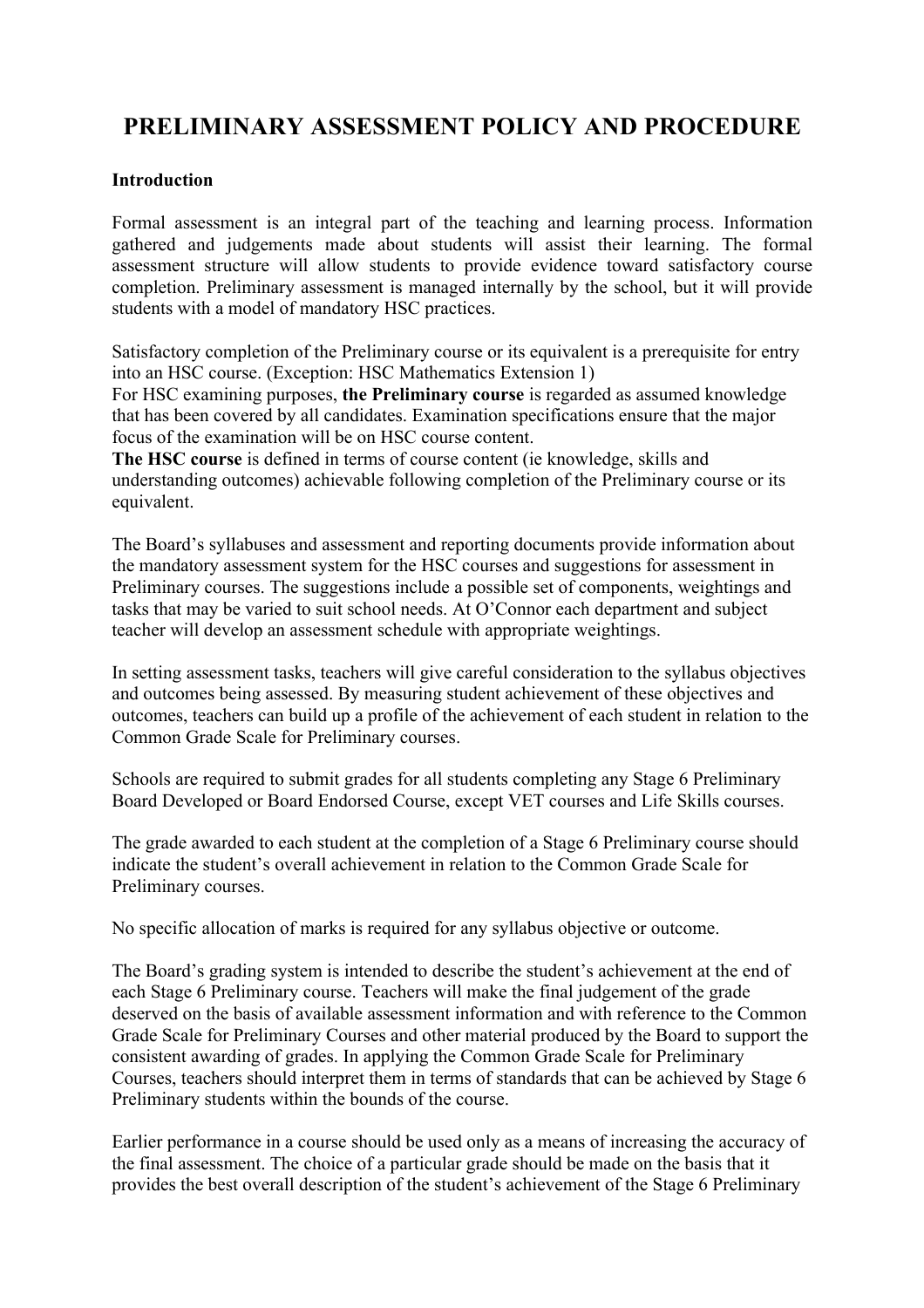syllabus outcomes. Students should be given the opportunity to demonstrate their maximum level of achievement relative to the Common Grade Scale for Preliminary courses.

The Common Grade Scale shown below should be used to report student achievement in the Preliminary Stage 6 year in all NSW schools.

The Common Grade Scale describes performance at each of five grade levels.

# A

The student demonstrates extensive knowledge of content and understanding of course concepts, and applies highly developed skills and processes in a wide variety of contexts. In addition the student demonstrates creative and critical thinking skills using perceptive analysis and evaluation. The student effectively communicates complex ideas and information.

# B

The student demonstrates thorough knowledge of content and understanding of course concepts, and applies well-developed skills and processes in a variety of contexts. In addition the student demonstrates creative and critical thinking skills using analysis and evaluation. The student clearly communicates complex ideas and information.

# $\mathcal{C}$

The student demonstrates sound knowledge of content and understanding of course concepts, and applies skills and processes in a range of familiar contexts. In addition the student demonstrates skills in selecting and integrating information and communicates relevant ideas in an appropriate manner.

# D

The student demonstrates a basic knowledge of content and understanding of course concepts, and applies skills and processes in some familiar contexts. In addition the student demonstrates skills in selecting and using information and communicates ideas in a descriptive manner.

# E

The student demonstrates an elementary knowledge of content and understanding of course concepts, and applies some skills and processes with guidance. In addition the student demonstrates elementary skills in recounting information and communicating ideas.

# **Assessment components and weightings**

The Board's syllabuses and assessment and reporting documents provide information about the mandatory assessment system for the HSC courses and suggestions for assessment in Preliminary courses. The suggestions include a possible set of components, weightings and tasks that may be varied to suit school needs. They are included to give guidance on components and strategies in the Preliminary course assessment program.

#### **Setting assessment tasks**

In setting assessment tasks, teachers should give careful consideration to the syllabus objectives and outcomes being assessed. By measuring student achievement of these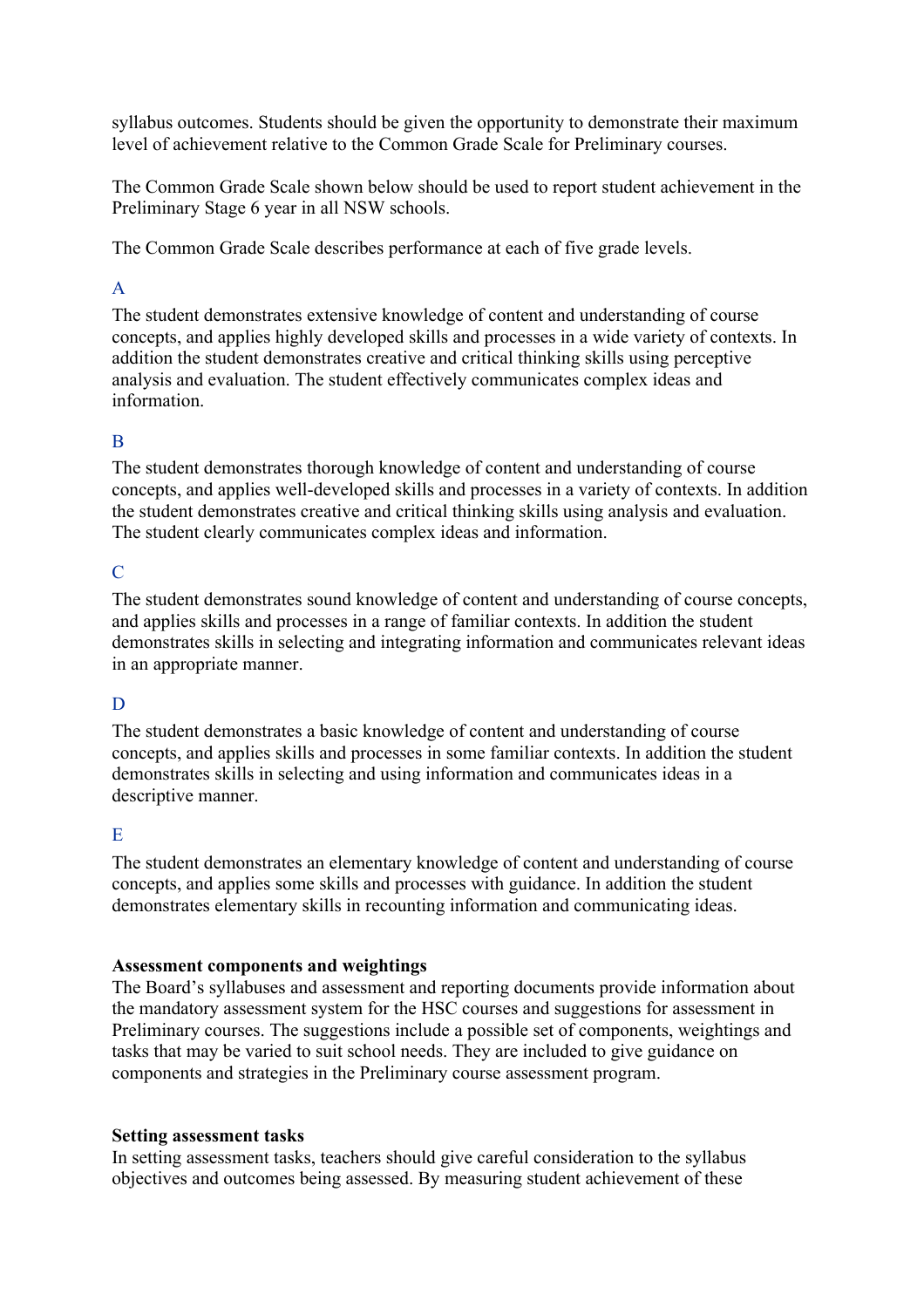objectives and outcomes, teachers can build up a profile of the achievement of each student in relation to the Common Grade Scale for Preliminary courses.

#### **Establishing an assessment program**

In establishing an assessment program, teachers should ensure that the types of assessment tasks used are appropriate to the objectives and outcomes being assessed. Generally, it will be necessary to use a number of different assessment tasks in order to ensure that student achievement in all the knowledge and skills objectives is assessed.

Where activities or tasks are scheduled throughout a course, greater weight would generally be given to those tasks undertaken towards the end of the course. The scheduling of tasks and the weights applied should reflect the course organisation.

# **Policy**

- 1. Each student is required to undertake those tasks which are part of each subject's formal assessment programme. In addition students are required to apply themselves with diligence and sustained effort to other set tasks and experiences provided in the course by the school.
- 2. Each 2 unit subject has a maximum of 4 formal tasks. Each 1 unit subject has a maximum of 3 formal tasks. Tasks are sequenced throughout the year and provide a variety of opportunities to measure student achievement.
- 3. Students and parents/guardians are given a complete assessment schedule before the commencement of the formal assessment program.
- 4. Teachers will give specific task information at least two weeks prior to the due date for that task. This will include details about the process and procedures involved in managing the tasks. Students will be expected to sign receipt of Assessment tasks and teachers will sign when the task has been submitted. It is the student's responsibility to ensure that all parts to exams are submitted. If the subject teacher is absent on the due date the KLA Coordinator or the front office will sign the receipt of the task.
- 5. Each task will provide students with clear indications of how to succeed such as marking criteria or guidelines.
- 6. Students will receive specific feedback for each task to inform them of their progress in the learning continuum.
- 7. Students are required to apply themselves with **diligence** and **sustained effort** to all set tasks and experiences provided in the course and achieve some or all of the course outcomes. This is a Board of Studies requirement. If a student's work and/or attendance becomes a concern, the Principal may determine that the course completion criteria has not been met. This can lead to an 'N' determination in the course concerned and ultimately put the student's Preliminary HSC at risk.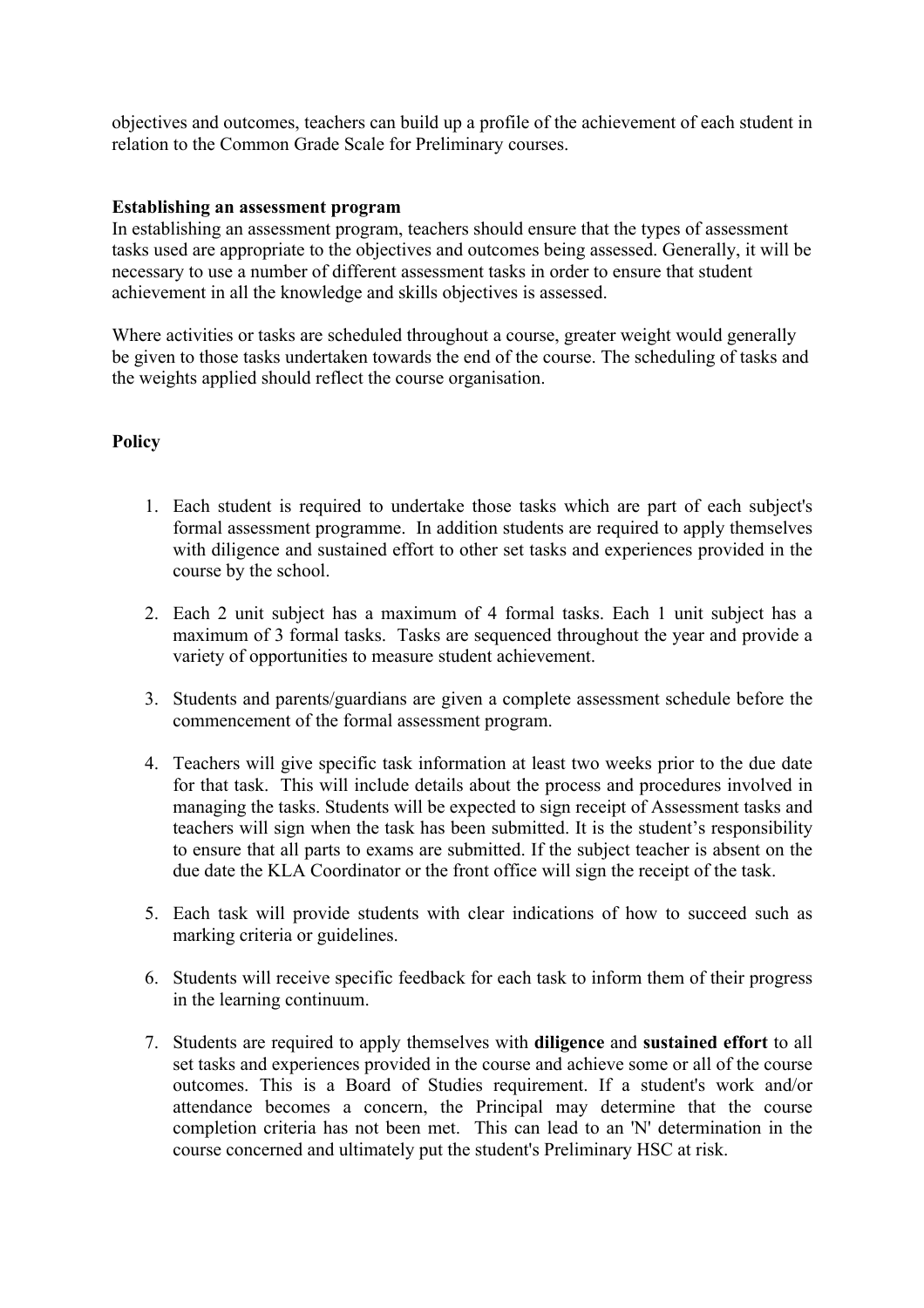An official Warning Letter can be sent home to notify a student and his/her parents of any failure to meet requirements and allow for the situation to be rectified. Warning letters must be signed by the Principal and Curriculum Coordinator.

After two *N Determination* warning letters the Principal may award the student an N (non-completion of course) determination, meaning that the course will not be recorded on the students record of achievement, thus placing their entire HSC program in jeopardy.

- 8. Absence from tasks or failure to hand in completed tasks on the due date and in appropriate format will be recorded as a non-attempt and a zero mark will be awarded. Students who know they will be absent on the due date must make prior arrangements with the subject teacher to negotiate the submission or completion of the task.
- 9. If a student has been found to have committed malpractice they will also receive a zero mark. Students will be issued with an *N Determination* warning letter, placing their potential to progress to the HSC in jeopardy.
- 10. Students are entitled to apply for *Special Consideration* in case of Illness/Misadventure. The appeal must be made on the appropriate form and supported by independent evidence. If circumstances are known, students should apply for special consideration prior to the due date.
- 11. If students fail to submit a task or are absent on the due date and a *Special Consideration* form appeal is not lodged by students *within a week of the original due date* or is not approved, they will be issued with a *N Determination* warning letter.
- 12. The Curriculum coordinator, in consultation with the relevant KLA coordinator and subject teacher will determine an appropriate alternative assessment in case of a successful *Special Consideration* appeal. This could include an alternate time, task or estimate.
- 13. Students have the right to appeal the procedure of a task, the administration of tasks, or whether the task conforms to the College's Preliminary Assessment Policy. This appeal must be made on the *Preliminary Assessment Task Appeal Form* within ONE week of the task in question being handed back to the student and returned directly to the Curriculum coordinator.
- 14. If students have had equal to 50% or more of their assessment tasks recorded as nonattempts in any course the Principal will not certify that the course has been satisfactorily completed and therefore a student cannot progress to the HSC.
- 15. Students will be required to complete all course work to a satisfactory level before they can progress to the HSC. This could mean completing any course work including assessments.

Malpractice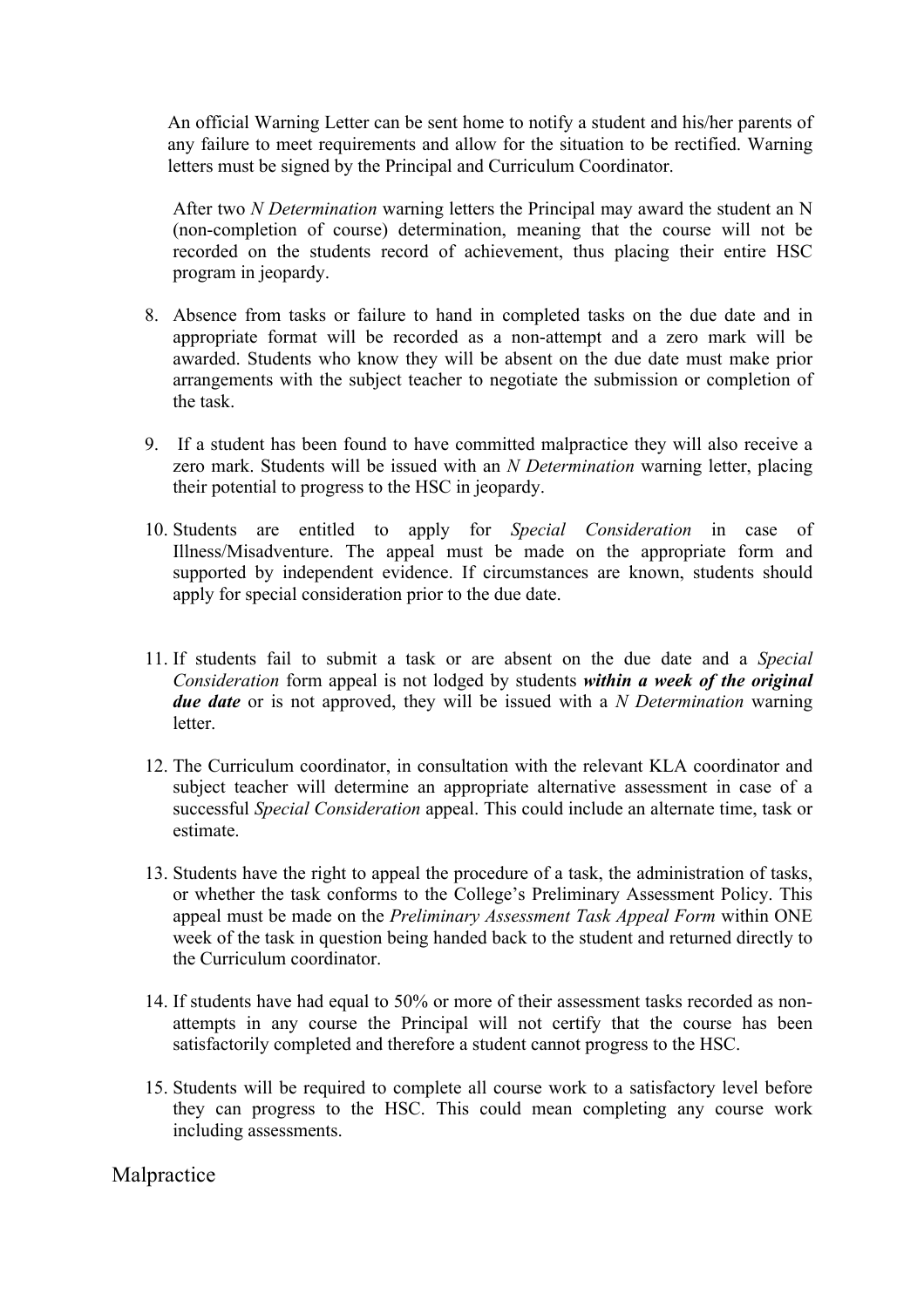All tasks submitted as part of the College's Preliminary assessment program must be the student's own effort and any proven malpractice, including plagiarism, will result in serious penalties, including the award of a zero mark for that task.

Malpractice is any activity undertaken by a student that allows them to gain an unfair advantage over others. It includes, but is not limited to:

- Copying someone else's work in part or in whole, and presenting it as their own
- Using material directly from books, journals, CDs, the internet or other sources without reference to the source
- Buying, stealing or borrowing another person's work and presenting it as their own
- Submitting work to which another person such as a parent, coach or subject expert has made substantial contributions
- Breaching College examination rules
- Contriving false explanations for missing due dates
- Assisting another student to engage in malpractice

#### Non Serious attempt – Examinations

# From BOSTES

#### **Description**

The HSC Rules and Procedures require students to attempt a range of questions throughout the examination paper. Attempting multiple-choice questions is not sufficient. Supervisors of marking report students who submit frivolous or objectionable material. Case studies

- A student attempted multiple-choice questions only and did not engage with other question types across the examination.
- A student submitted an obscene response which was considered to be highly objectionable.

# *Penalty range*

Students engaging in a non-serious attempt generally receive no result in that course. This in turn may jeopardise the award of the Higher School Certificate.

O'Connor Catholic College Policy

If a teacher considers that a student has made a non genuine attempt at an examination or part of the examination they should consult with their KLA Coordinator and the Curriculum Coordinator. Together a decision can be made regarding the examination.

Preliminary HSC

If it is considered that an examination or parts of the examination are a non genuine attempt a student can be issued with an 'N' Determination warning if they intend to continue with the course. The 'N' Determination will outline that part or parts of the examination that need to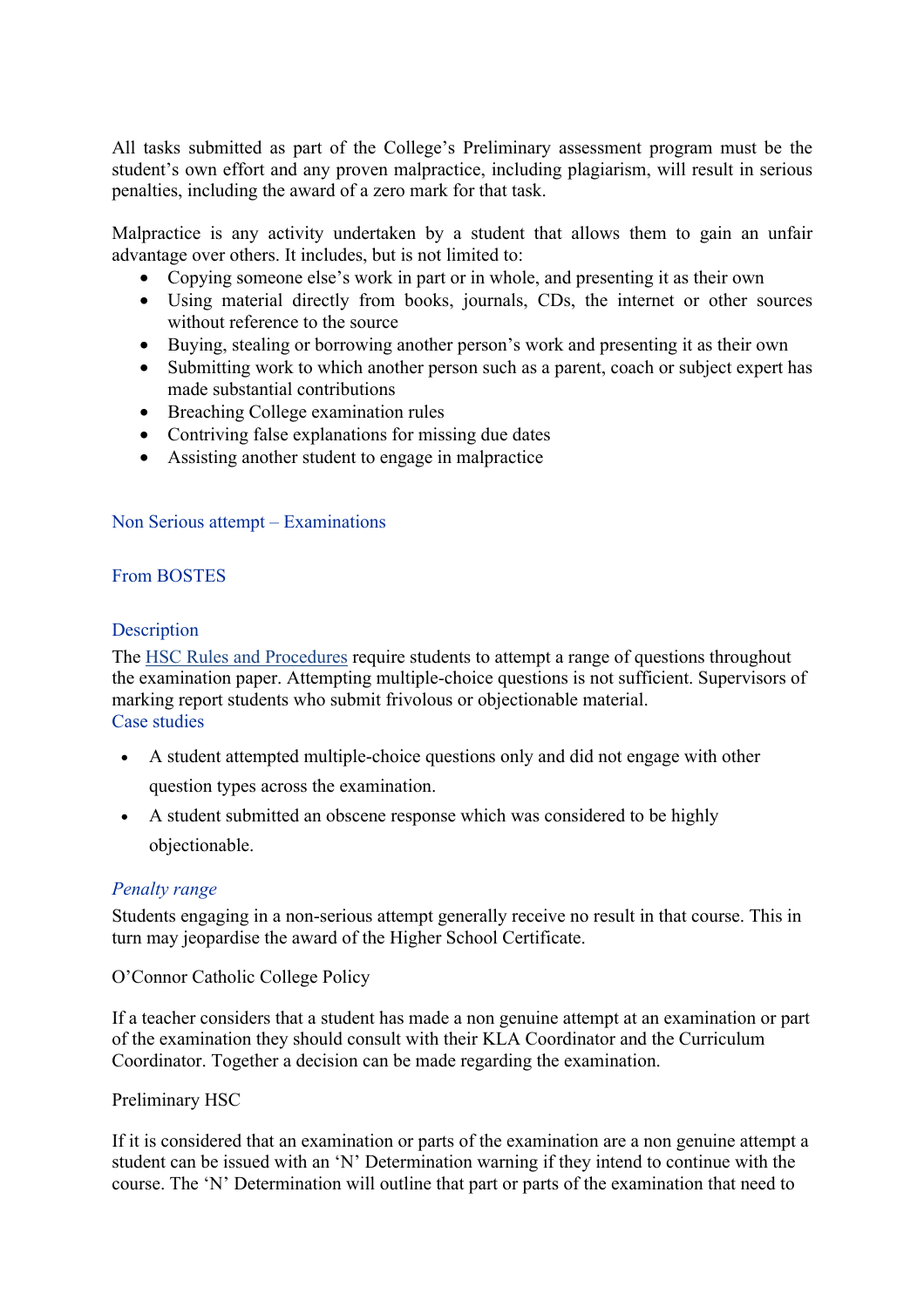be completed to a satisfactory standard as agreed to by the subject teacher, prior to the commencement of the HSC course. If a student is not continuing the course the examination mark will stand and will be reflected in the final grade awarded in that Preliminary subject for the RoSA.

# **Life Skills**

Students undertaking a Stage 6 Life Skills course will be assessed on their achievement of the Life Skills outcomes identified in the planning process for the individual student.

Students can demonstrate achievement of outcomes in a number of ways, and across a range of environments including the school, community and workplace. Assessment should reflect the student's ability to generalise the knowledge and skills to a range of adult environments.

The content listed with each outcome provides examples of assessable activities on which teacher judgement will be based. Students do not need to complete all of the associated content to demonstrate achievement of a Life Skills outcome.

Evidence of achievement of outcomes can be gathered through ongoing assessment for learning and assessment of learning at particular points in the course of study.

Students entered for Life Skills courses may achieve the designated outcomes independently or with support.

# **Disability Provisions**

The *Disability Discrimination Act 1992* (Cth) and the *Disability Standards for Education (2005)*require BOSTES to ensure that students with a disability are able to access and respond to an examination.

BOSTES may approve disability provisions for the Higher School Certificate examinations if a student has a permanent or temporary disability that would, in a normal examination situation, prevent him or her from:

- 1. reading the examination questions; and/or
- 2. communicating his or her responses.

**Principals** have the authority to decide on, and to implement, disability provisions for school-based assessment tasks including examinations.

# **What are disability provisions?**

Disability provisions are granted to provide students who have disability needs with practical support. Students' disability needs may include learning, medical, vision or hearing difficulties.

Examples of provisions may include: Braille or large print papers, use of a writer and/or reader, use of an interpreter, extension of test time, rest breaks, use of a personal computer, separate exam supervision, individual supervision, and permission to take medication.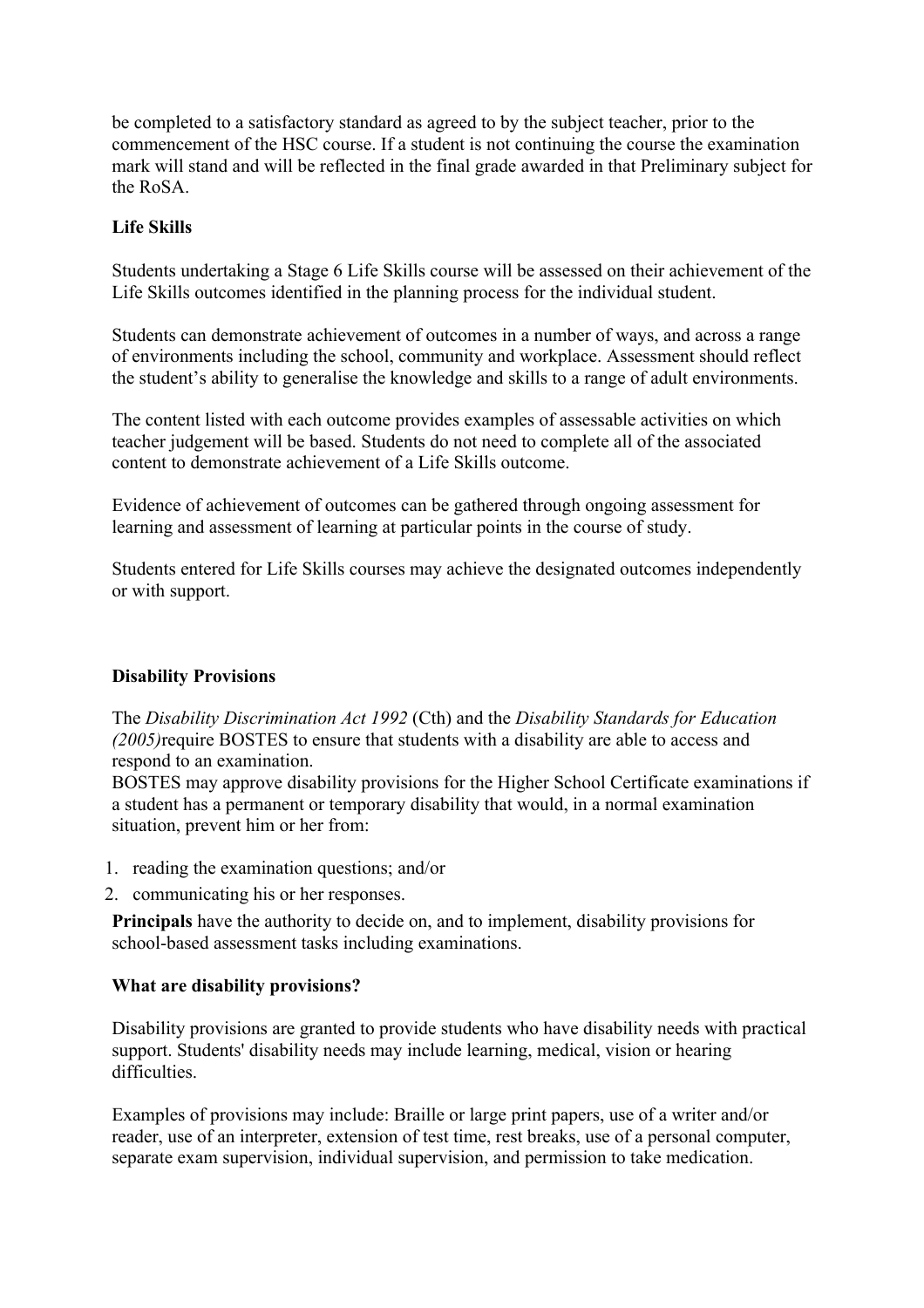# **Can disability provisions be implemented for students in school-based assessments?**

Yes, principals have the authority to decide on and to implement disability provisions for school-based assessment tasks including examinations.

Teachers may need to make adjustments to teaching, learning and assessment practices for some students with special education needs, so that they are able to demonstrate what they know and can do in relation to syllabus outcomes and content. The types of adjustments made will vary based on the needs of individual students.

These may be:

- adjustments to the assessment process, eg additional time, rest breaks, quieter conditions, or the use of a reader and/or scribe or specific technology
- adjustments to assessment activities, eg rephrasing questions or using simplified language. fewer questions or alternative formats for questions
- alternative formats for responses, eg written point form or notes, scaffolded structured responses, short objective questions or multimedia presentations.

#### **How Assessment is Monitored**

- 1. KLA Coordinators are responsible for the management of the assessment process. It is recommended practice to use word guidelines rather than word limits. The Principal has overall responsibility for the school assessment policy and practice.
- 2. All assessment notifications and tasks including exams should be provided to the Coordinator before being issued to students. Coordinators are to check that tasks are accurate in the information presented including all necessary requirements. Coordinators are to maintain a file of all tasks and notifications.
- 3. Coordinators are to ensure that subject teachers follow the Assessment schedule and are to be notified of any changes to the assessment schedule.
- 4. Subject teachers are encouraged to discuss tasks with the Coordinator to ensure the task demonstrates validity and viability as a learning tool. This is an ongoing process in the department.

#### **Recorded**

- 1. Preliminary HSC assessment marks and ranks will be placed in the Central file after each formal task has been graded. KLA Coordinators are to ensure this by regularly checking the mark site.
- 2. Subject teachers are advised to maintain their own record of marks taken.
- 3. Assessment task results and rank are to be recorded on student reports.
- 4. Sample work is to be maintained across the range of grades. KLS Coordinators are to negotiate where sample work is kept. Judgements of grades should be made according to the comparison of like samples.